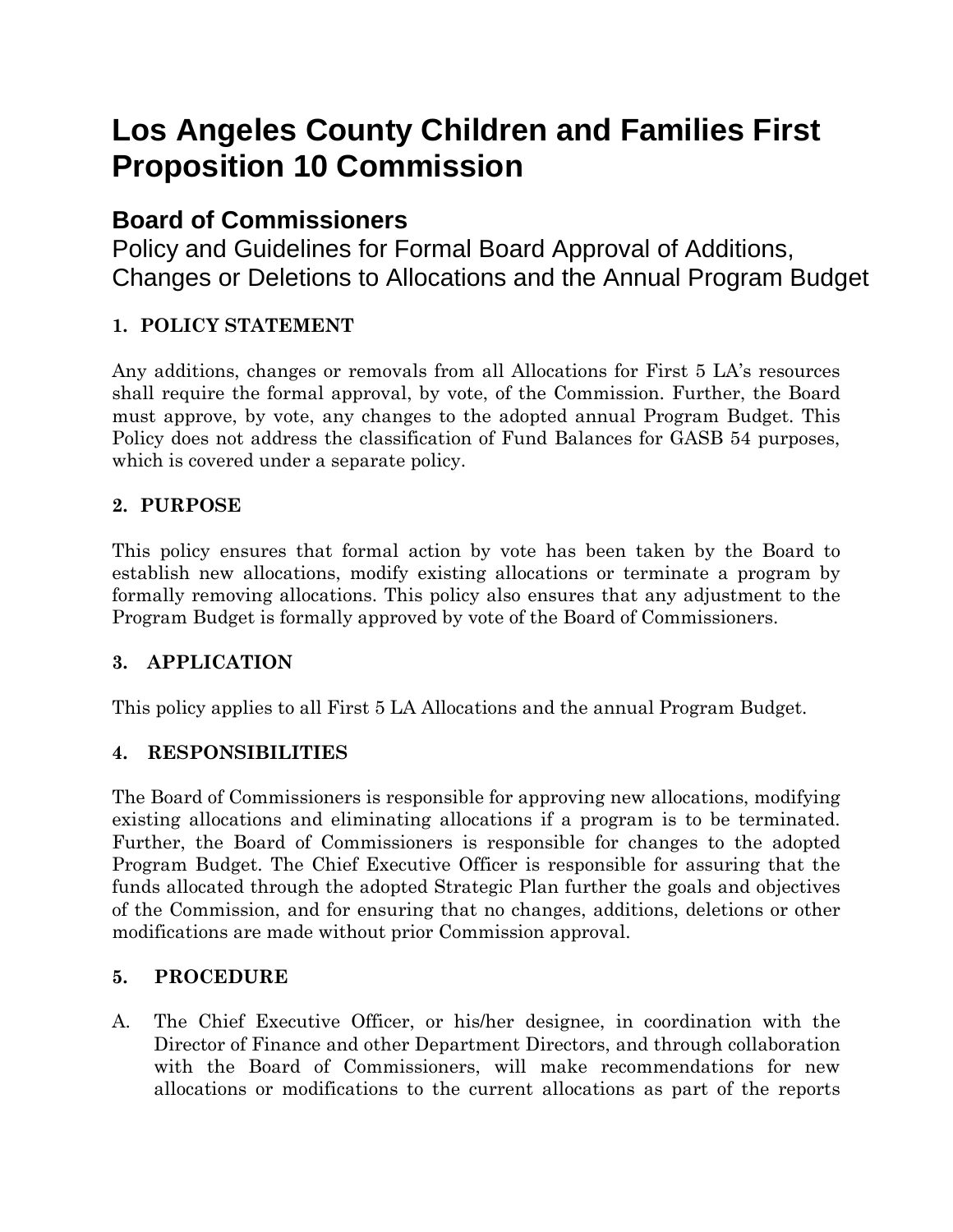#### **Policy and Guidelines for Formal Board Approval of Additions, Changes or Deletions to Allocations and the Annual Program Budget Page 2**

that come forward to the Board in the published agenda of their meetings. If an adjustment to the Program Budget is required, the recommendation will be forwarded to the Board.

- B. The report to the Board will always include a Fiscal Impact section that will describe the origination of the allocation (including the purpose, amount and date) and any proposed changes to the allocation, if applicable (including the purpose, amount and date). If the annual Program Budget is affected, a detailed description of the change will also be included.
- C. The report will also incorporate the attachment included in this policy, "Request to Add New Allocation or Modify Allocation/FY Program Budget Form". The form will be completed by staff and approved by the Director of Finance via signature. If the request is approved by the Board, the necessary changes to the allocations and/or Program Budget will be completed in the accounting system by a Staff Accountant and approved by the Finance Manager.

Attachment (1)

 Request to Add New Allocation or Modify Allocation/FY Program Budget Form